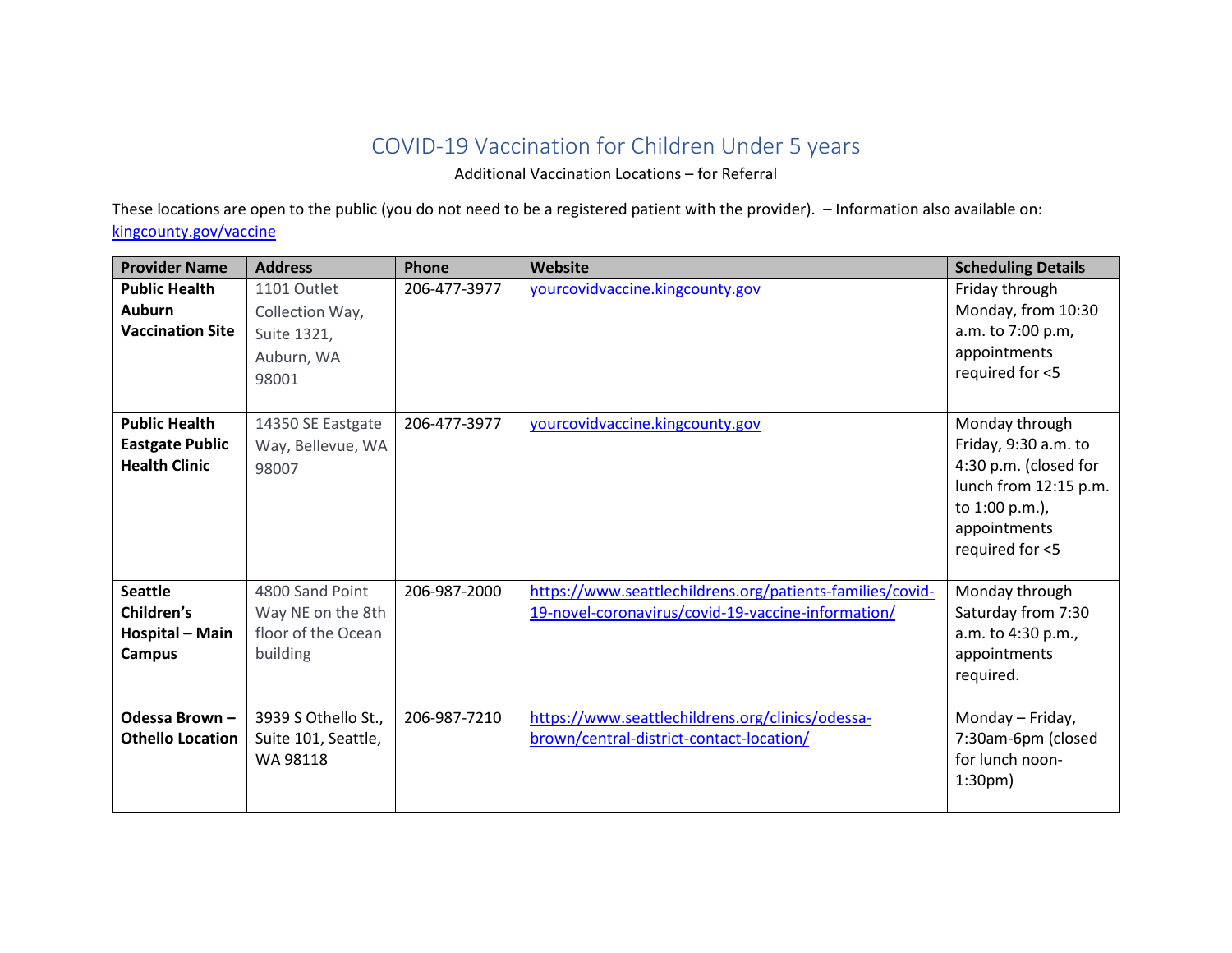| <b>Kaiser</b> | <b>Bellevue Medical</b>         | 1-800-352- | https://healthy.kaiserpermanente.org/washington/health- | Call or use website to |
|---------------|---------------------------------|------------|---------------------------------------------------------|------------------------|
| Permanente    | Center                          | 3610       | wellness/coronavirus-information/vaccine-appointments   | schedule an            |
|               | 11511 NE 10 <sup>th</sup> St.,  |            |                                                         | appointment            |
|               | Bellevue, WA                    |            |                                                         |                        |
|               | 98004                           |            |                                                         |                        |
|               |                                 |            |                                                         |                        |
|               | <b>Factoria Medical</b>         |            |                                                         |                        |
|               | Center                          |            |                                                         |                        |
|               | 13451 SE 36 <sup>th</sup> St.,  |            |                                                         |                        |
|               | Bellevue, WA                    |            |                                                         |                        |
|               | 98006                           |            |                                                         |                        |
|               |                                 |            |                                                         |                        |
|               | Federal Way                     |            |                                                         |                        |
|               | <b>Medical Center</b>           |            |                                                         |                        |
|               | 301 S 320 <sup>th</sup> St.,    |            |                                                         |                        |
|               | Federal Way, WA                 |            |                                                         |                        |
|               | 98003                           |            |                                                         |                        |
|               |                                 |            |                                                         |                        |
|               | Northgate Medical               |            |                                                         |                        |
|               | Center                          |            |                                                         |                        |
|               | 9800 4th Ave NE,                |            |                                                         |                        |
|               | Seattle, WA 98115               |            |                                                         |                        |
|               |                                 |            |                                                         |                        |
|               | Northshore                      |            |                                                         |                        |
|               | <b>Medical Center</b>           |            |                                                         |                        |
|               | 11913 NE 195 <sup>th</sup> St., |            |                                                         |                        |
|               | Bothell, WA 98011               |            |                                                         |                        |
|               |                                 |            |                                                         |                        |
|               | <b>Redmond Medical</b>          |            |                                                         |                        |
|               | Center at                       |            |                                                         |                        |
|               | Riverpark                       |            |                                                         |                        |
|               | 15809 Bear Creek                |            |                                                         |                        |
|               | Trail, 100,                     |            |                                                         |                        |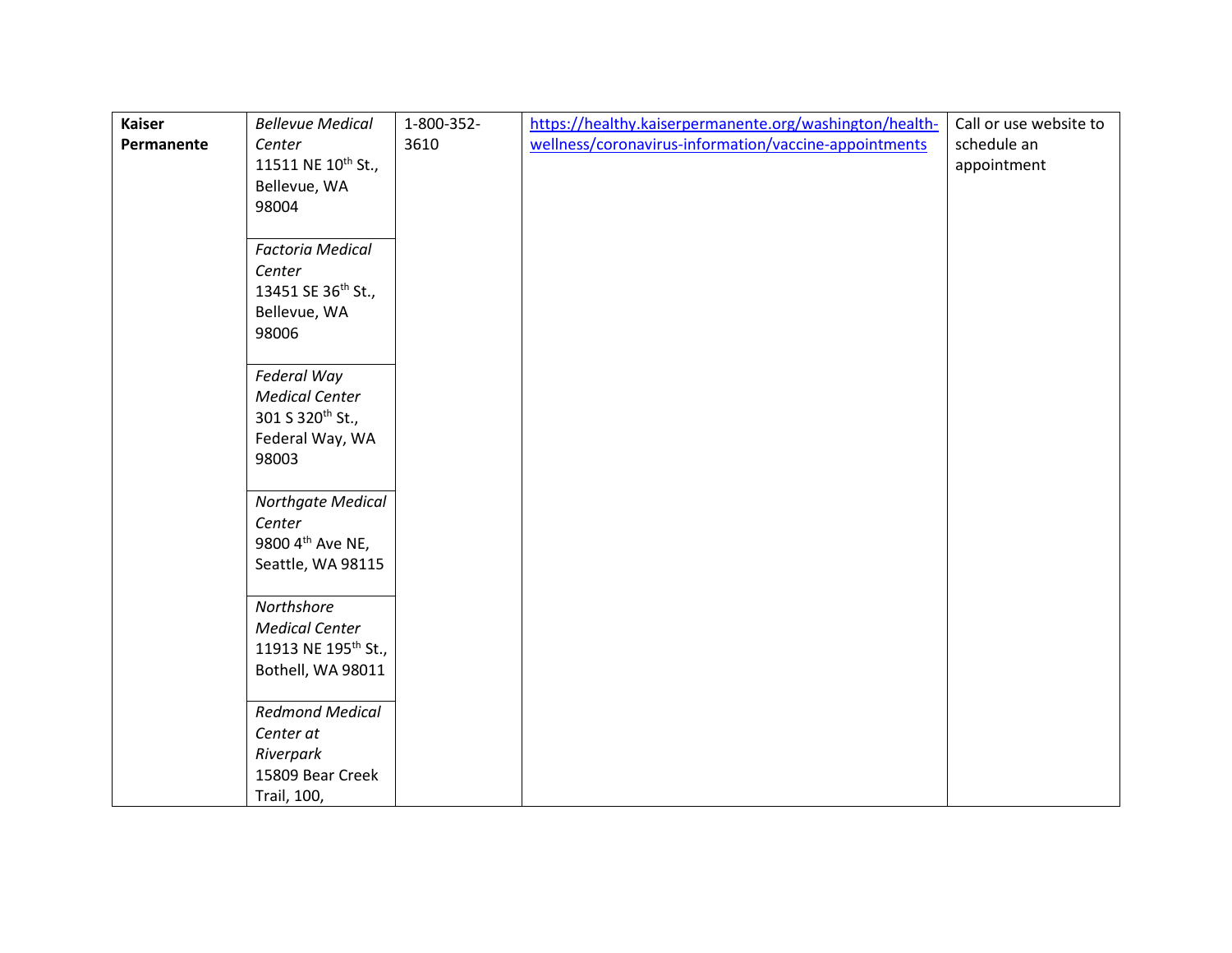|                                                                       | Redmond, WA<br>98052                                                                                         |              |                                           |                                                                                                                        |
|-----------------------------------------------------------------------|--------------------------------------------------------------------------------------------------------------|--------------|-------------------------------------------|------------------------------------------------------------------------------------------------------------------------|
| International<br><b>Community</b><br><b>Health Services</b><br>(ICHS) | <b>Bellevue Medical</b><br>Clinic<br>1050 140 <sup>th</sup> Ave NE,<br>Bellevue, WA                          | 425-373-3000 | https://www.ichs.com/                     | Appointments<br>available Monday-<br>Friday, 9am-4pm<br>based on availability                                          |
|                                                                       | <b>Holly Park Medical</b><br>Clinic<br>3815 S, Othello St,<br>Seattle, WA 98118                              | 206-788-3500 |                                           |                                                                                                                        |
|                                                                       | <b>International</b><br><b>District Medical</b><br>Clinic<br>720 8 <sup>th</sup> Ave S,<br>Seattle, WA 98104 | 206-788-3700 |                                           |                                                                                                                        |
|                                                                       | <b>Shoreline Medical</b><br>Clinic<br>16549 Aurora Ave<br>N, Shoreline, WA<br>98133                          | 206-533-2600 |                                           |                                                                                                                        |
| <b>SeaMar</b>                                                         | <b>Bellevue Medical</b><br>Clinic<br>3801 150 <sup>th</sup> Ave SE,<br>Bellevue, WA<br>98006                 | 425-460-7140 | https://www.seamar.org/covid-vaccine.html | Check the website for<br>vaccine availability<br>and more details<br>about appointments<br>and walk-in<br>availability |
|                                                                       | <b>Burien Medical</b><br>Clinic                                                                              | 206-812-6140 |                                           |                                                                                                                        |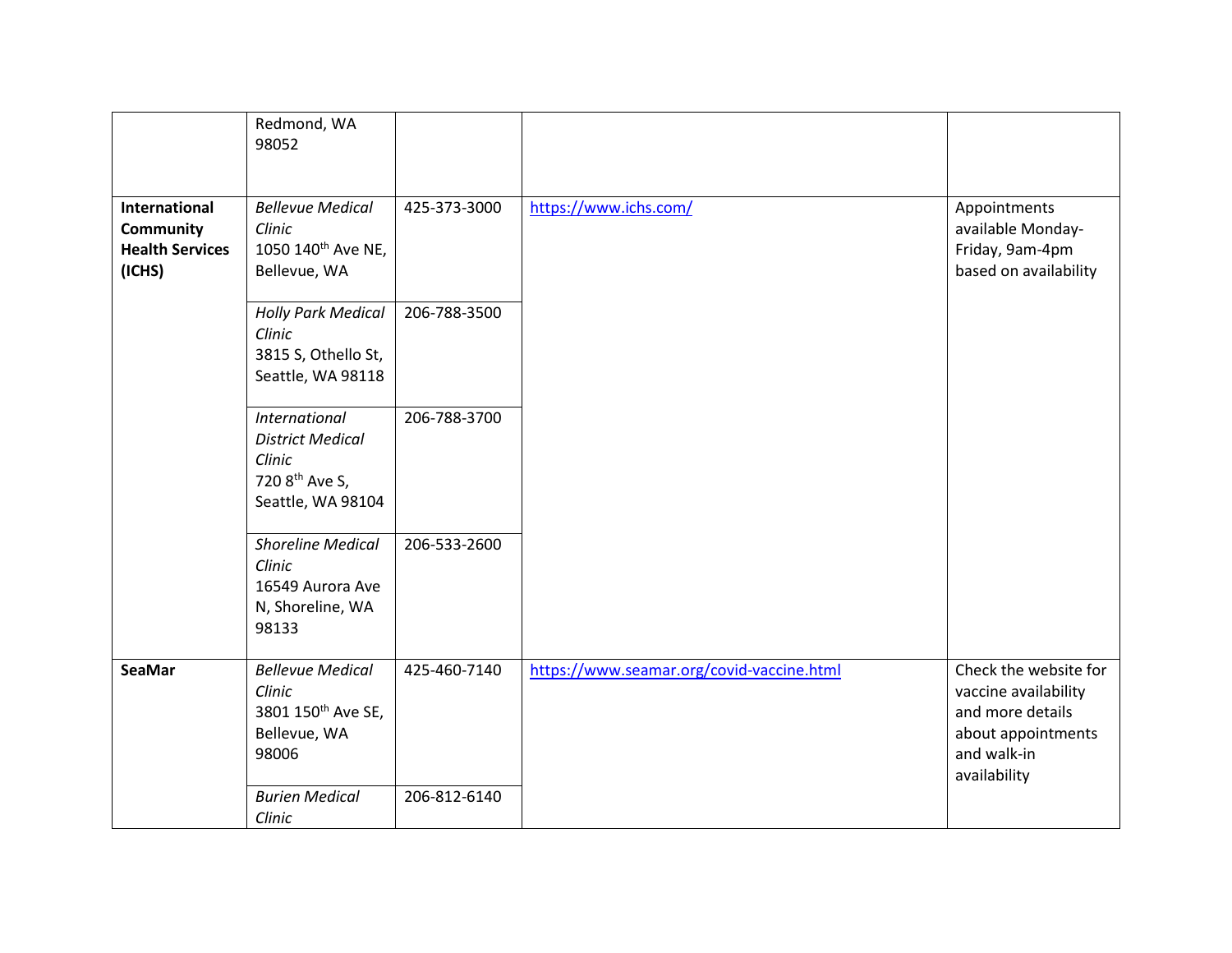|                            | 14434 Ambaum                   |              |
|----------------------------|--------------------------------|--------------|
|                            | Blvd SW Suite 5,               |              |
|                            | Burien, WA 98166               |              |
|                            |                                |              |
| Des Moines                 |                                | 206-212-4500 |
| <b>Medical Clinic</b>      |                                |              |
|                            |                                |              |
|                            | 2781 S. 242 <sup>nd</sup> St., |              |
|                            | Des Moines, WA                 |              |
| 98198                      |                                |              |
|                            |                                |              |
| Federal Way                |                                | 253-681-6600 |
| <b>Medical Clinic</b>      |                                |              |
|                            | 31405 18th Ave S.,             |              |
|                            | Federal Way, WA                |              |
| 98003                      |                                |              |
|                            |                                |              |
|                            | <b>Kent Medical Clinic</b>     | 206-436-6380 |
| 233 2 <sup>nd</sup> Ave S, |                                |              |
|                            | Kent, WA 98032                 |              |
|                            |                                |              |
|                            | Seattle Medical                | 206-762-3730 |
|                            |                                |              |
| Clinic                     |                                |              |
|                            | 8720 14th Ave S,               |              |
|                            | Seattle, WA 98108              |              |
|                            | Phone: 206-762-                |              |
| 3730                       |                                |              |
|                            |                                |              |
|                            | Vashon Medical                 | 206-463-3671 |
| Clinic                     |                                |              |
|                            | 10030 SW 210th                 |              |
|                            | St., Vashon, WA                |              |
| 98070                      |                                |              |
|                            |                                |              |
|                            |                                |              |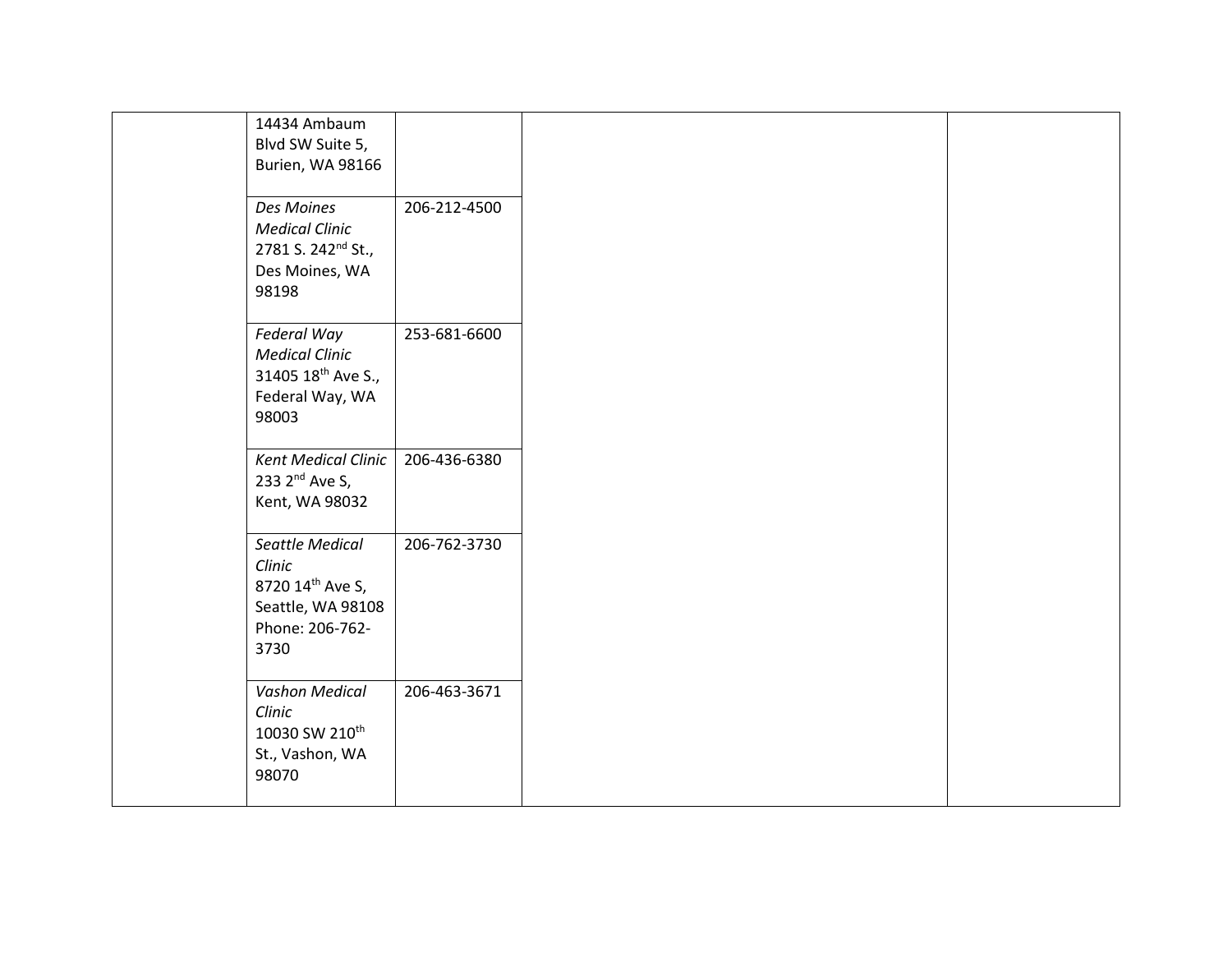| Neighborcare                                                                       | Not available at all                                                                                                                                                                                                                         | 206-548-5710                                          | https://neighborcare.org/coronavirus/covid-19-vaccine/                  | Call or visit website                                                                                             |
|------------------------------------------------------------------------------------|----------------------------------------------------------------------------------------------------------------------------------------------------------------------------------------------------------------------------------------------|-------------------------------------------------------|-------------------------------------------------------------------------|-------------------------------------------------------------------------------------------------------------------|
|                                                                                    | locations - call the<br>clinic to learn                                                                                                                                                                                                      |                                                       |                                                                         | for more information                                                                                              |
|                                                                                    | more                                                                                                                                                                                                                                         |                                                       |                                                                         |                                                                                                                   |
| <b>Country Doctor</b><br>- Carolyn<br><b>Downs Family</b><br><b>Medical Center</b> | 2010 East Yesler<br>Way, Seattle, WA<br>98122                                                                                                                                                                                                | 206-299-1900                                          | https://cdchc.org/clinic/carolyn-downs-family-medical-<br>center        | Mon, Thur, Fri: 9am-<br>5pm<br>Tues & Weds: 9am-<br>8:30pm                                                        |
|                                                                                    |                                                                                                                                                                                                                                              |                                                       |                                                                         |                                                                                                                   |
| <b>Seattle Indian</b><br><b>Health Board</b>                                       | 611 12 <sup>th</sup> Ave S,<br>Seattle, WA 98144                                                                                                                                                                                             | 206-324-9360                                          | https://www.sihb.org/vaccine/                                           | Priority for AI/AN<br>community members<br>and established<br>patients, but open to<br>public as supply<br>allows |
| <b>HealthPoint</b>                                                                 | Auburn<br>126 Auburn<br>Avenue<br>Auburn, WA<br>98002<br>Auburn North<br>923 Auburn Way<br>North<br>Auburn, WA<br>98002<br><b>Bothell</b><br>10414 Beardslee<br><b>Blvd</b><br>Bothell, WA 98011<br>Cynthia A. Green<br><b>Family Center</b> | 1-866-893-<br>5717 (to<br>schedule an<br>appointment) | https://www.healthpointchc.org/health-services/covid-<br>19-vaccination | Call for information<br>about appointments<br>and supply                                                          |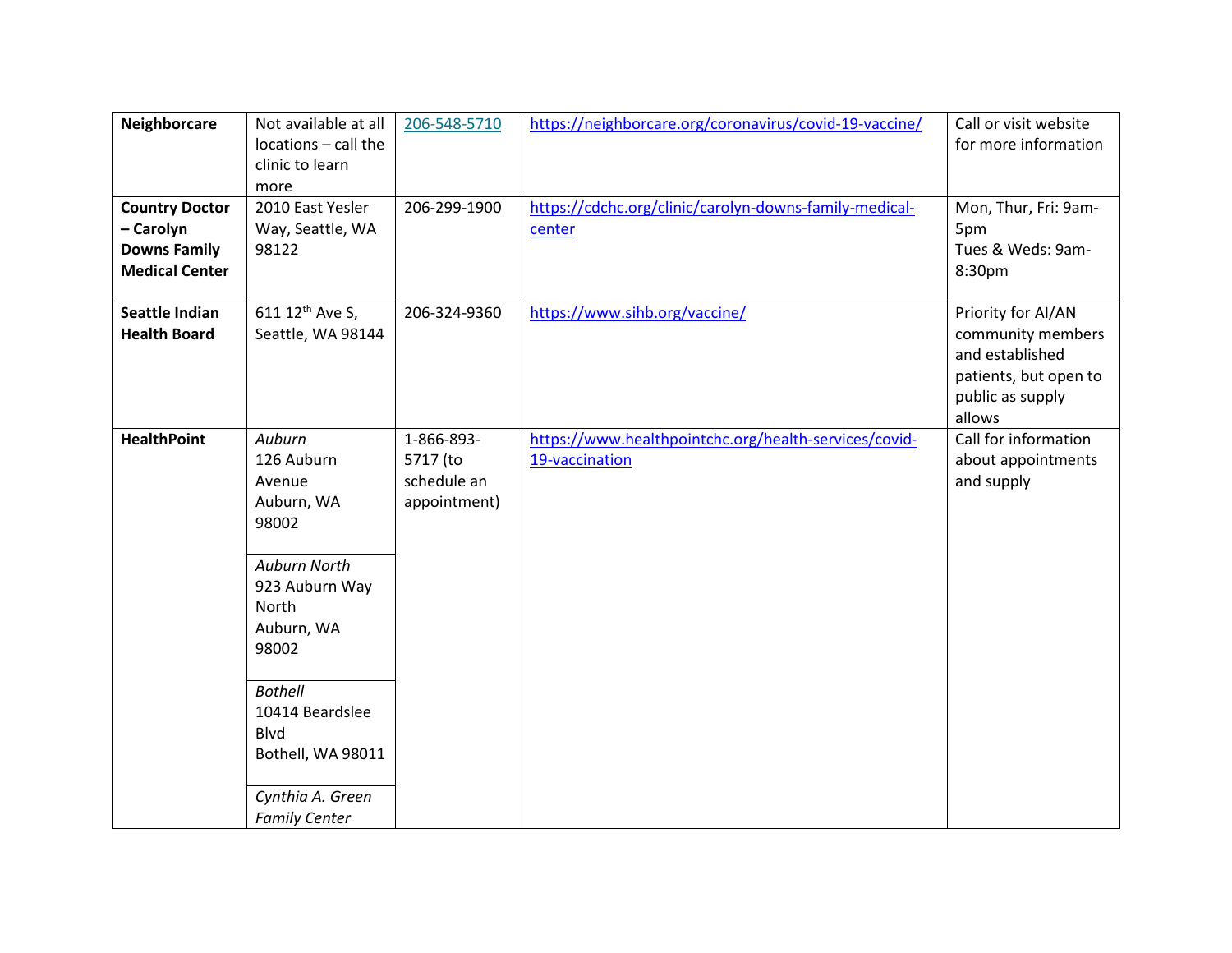| 12704 76th        |  |  |
|-------------------|--|--|
| Avenue South      |  |  |
| Seattle, WA 98178 |  |  |
|                   |  |  |
| Federal Way       |  |  |
| 33431 13th Place  |  |  |
| South             |  |  |
|                   |  |  |
| Federal Way, WA   |  |  |
| 98003             |  |  |
|                   |  |  |
| Kent              |  |  |
| 403 East Meeker   |  |  |
| Street            |  |  |
| Kent, WA 98030    |  |  |
|                   |  |  |
| Midway            |  |  |
| 26401 Pacific     |  |  |
| Highway South     |  |  |
| Des Moines, WA    |  |  |
| 98198             |  |  |
|                   |  |  |
| Redmond           |  |  |
| 8301 161st Ave NE |  |  |
| Suite 103,        |  |  |
| Redmond WA        |  |  |
| 98052             |  |  |
|                   |  |  |
| Renton            |  |  |
| 200 South 2nd     |  |  |
|                   |  |  |
| Street            |  |  |
| Renton, WA 98057  |  |  |
|                   |  |  |
| SeaTac            |  |  |